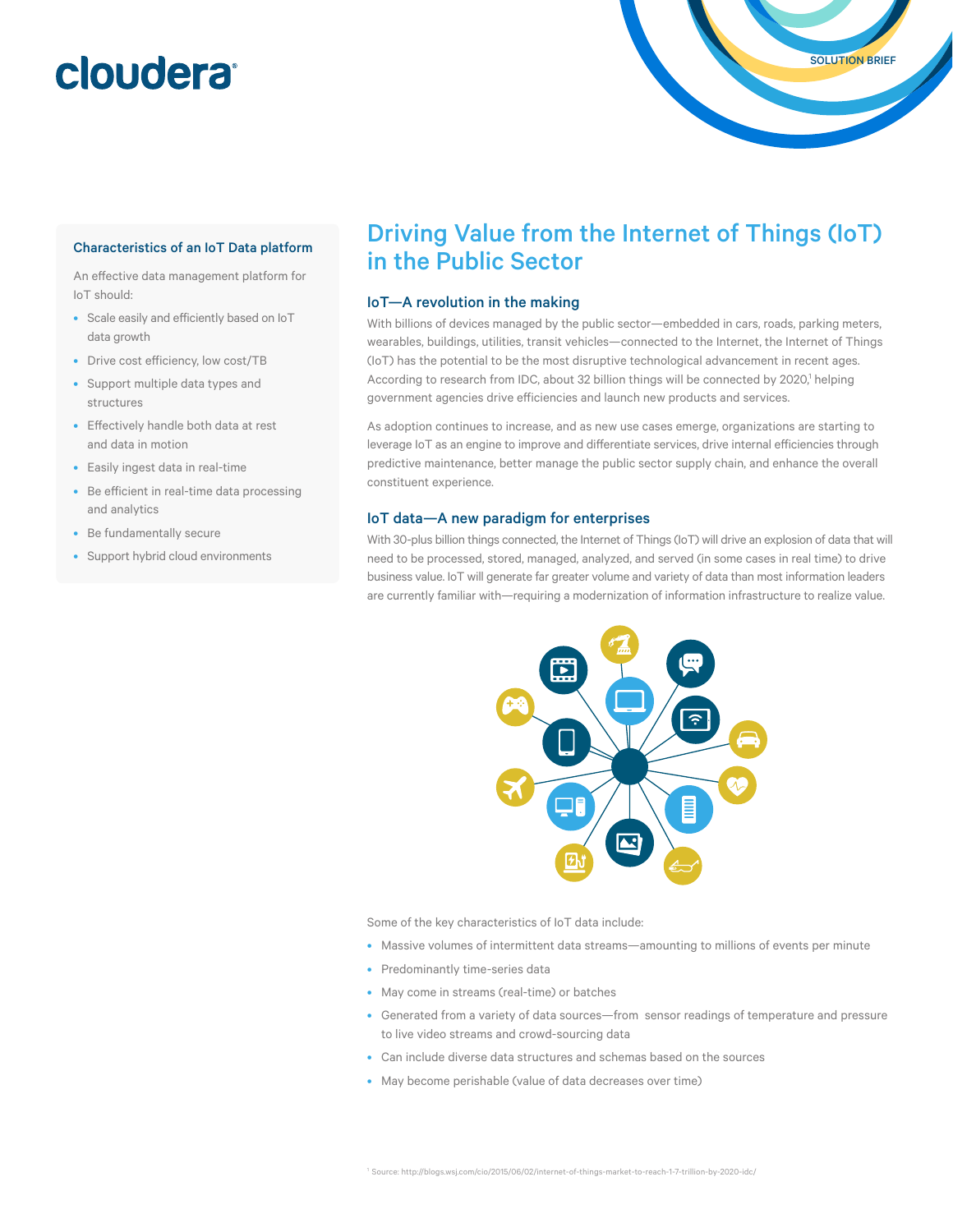## cloudera®

#### Cloudera for IoT

- Efectively handle both data at rest and data in motion
- Easily ingest millions of events/sec
- Industry leadership in Spark
- Real-time processing and analytics
- Hybrid Cloud deployments
- Efectively combine sensor data with other internal and external sources
- Data security beyond compromise
- Proven success across diverse IoT use cases

Given this complexity and variety of IoT data, public sector agencies must fundamentally rethink their data management strategy—transitioning to a platform that is optimized for the scale and complexity that IoT presents. More importantly, the real value from IoT can be exploited only if organizations have the ability to combine and correlate these sensor data streams with data from other internal and external data sources; and, in some cases, even combining this with data from other IoT ecosystems outside of the public sector.

To realize the full potential from IoT, and extract actionable intelligence, organizations and underlying architectures will need to evolve. In fact, the success of IoT deployments in government will depend on the ability of organizations to gain insights out of all this fast-moving, high-volume data.

#### Cloudera Enterprise—The data management platform for IoT

Given the characteristics of IoT data streams, leading organizations around the globe are adopting Cloudera Enterprise—based on Apache Hadoop™—as the data management and analytics platform for storing, managing, processing and, more importantly, driving analytics from all of their IoT data.

With Cloudera Enterprise, organizations can easily bring information from multiple sources onto a single, unified platform at considerably lower cost per terabyte. This includes sensor data, activity logs, transaction data, citizen data, and more. And because Hadoop is built on a highly scalable and flexible file system, any type of data (both structured and unstructured) can be loaded into Cloudera Enterprise without altering its format—preserving data integrity and delivering complete analytic flexibility. Data generated by machines and sensors, including time-series data and application and weblog files, can be collected in real time and streamed directly into Cloudera Enterprise instead of being staged in temporary file systems or data marts. And because Hadoop uses industry standard hardware, the cost per terabyte of storage and processing is, on average, 10 times cheaper than a traditional relational data warehouse system.



Figure 1: Hadoop as the data management platform for IoT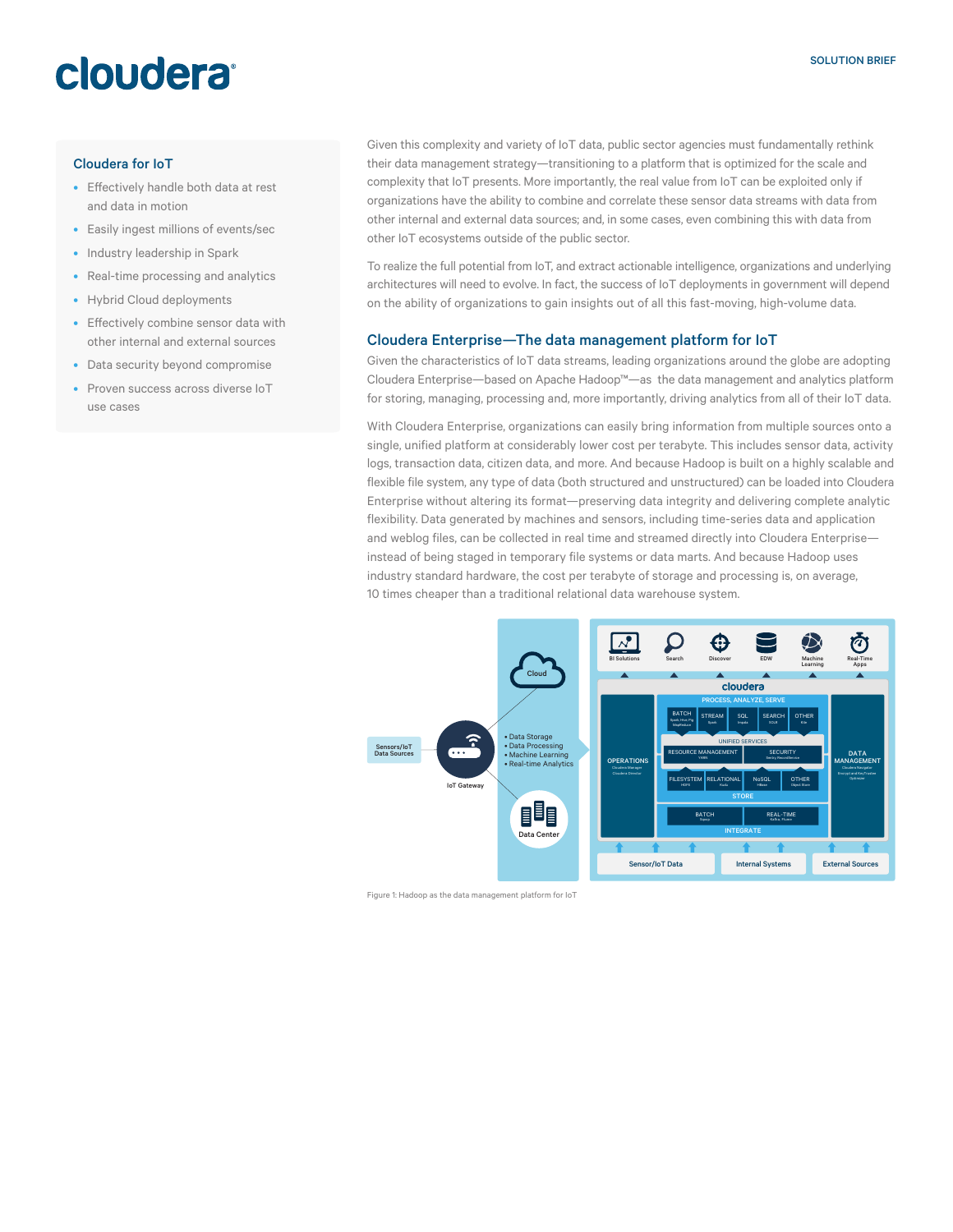# cloudera

Some key attributes of Hadoop and Cloudera Enterprise that make it perfect for IoT data management and analytics are:

- Flexible Data Ingest: Easily ingests data from multiple data sources, and supports both batch as well as real-time data ingest from sensors using tools such as Apache Kafka and Apache Flume
- Reliable, Scalable, Always-on Data Ingest: Supports continuous streaming ingest, data drift (schema and semantic changes), and IoT data pipeline visualization with our partner StreamSets
- Handles Data Variety: Effectively handles multiple IoT data-types, structures, and schemasfrom intermittent sensor readings of temperature and pressure to real-time location data or streaming live video feeds
- Real–Time Serving and Insights (Data in Motion): Supports real-time processing and applications on streaming data using Spark Streaming, with additional support from storage options like Apache HBase and Apache Kudu (incubating)
- Batch Processing (Data at Rest): Apache Spark provides the open standard for flexible, in-memory data processing across a variety of workloads—including batch processing, advanced modeling, and analytics. As an integrated part of Cloudera's platform, Spark benefits from unified resource management (through YARN), simple administration (through Cloudera Manager), and complianceready security and governance (through Apache Sentry and Cloudera Navigator)—all critical for running in production.
- Scalable IoT Data Platform: Scales easily and eficiently based on the data growth—enabling an enterprise to store unlimited amounts of data. More importantly, the platform enables you to efortlessly combine IoT/ sensor data with other internal and external data sources to ensure interoperability and drive deeper organizational insights
- Deployment Flexibility: Deploy the platform on-premises, in the cloud, or in a hybrid environment based on the needs of your agency—while still benefitting from centralized management
- Fundamentally Secure: Security is paramount when it comes to IoT. With Cloudera, organizations can take advantage of the only compliance-ready Hadoop platform with multiple layers of security and industry-leading security tools
- Fast Analytics: Open up this data to self-service business intelligence and analytics with tools like Apache Impala (incubating), machine learning libraries, and integrations with leading BI partner tools

A number of leading organizations across the public sector have already adopted Cloudera Enterprise as their data management platform for IoT, ingesting and processing as much as one million events per second to generate actionable insights. From connected military vehicles and predictive maintenance to road sensors, smart cities, and healthcare wearables, Cloudera is powering some of the most compelling IoT use cases in the industry today.

#### **Conclusion**

Cloudera Enterprise, powered by Apache Hadoop, has shifted the paradigm in IoT data management and analytics. Utilizing the power of Hadoop, organizations can now easily ingest and store unlimited volumes and varieties of sensor and IoT data, use powerful processing and analytics tools across data in motion as well as data at rest, and provide immediate search, query, and visualization across petabytes of data to drive actionable insights from IoT. With Cloudera Enterprise, organizations are able to benefit from the power of Hadoop while leveraging Cloudera's industry-leading data security and management tools that are required for production deployments.

#### IoT Use Cases Supported:

- Connected Vehicles
- Predictive Maintenance
- Smart Roads
- Smart Parking
- Transit Planning and Optimization
- Smart Buildings
- Smart Ports
- Smart Healthcare
- Military Supply Chain Tracking